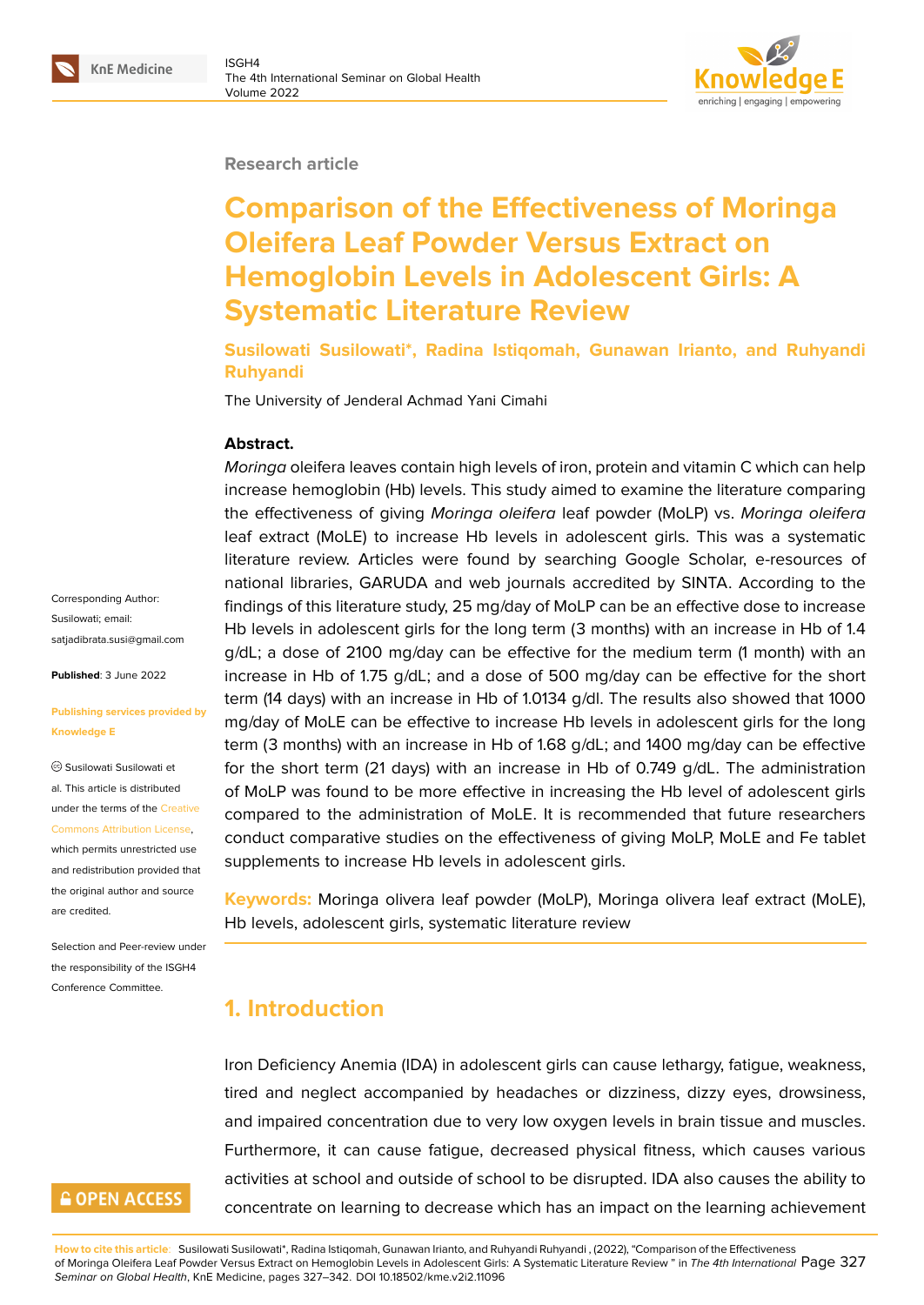index [1]. In addition, anemia can lower the body's immunity which makes adolescents susceptible to infectious diseases. The need for iron that is not fulfilled in adolescence can then cause IDA during pregnancy. IDA in pregnancy often causes low birth weight (LBW) [b](#page-13-0)abies, premature babies, and increases the risk of infant and maternal mortality [2].

Based on the results of the Basic Health Research of the Republic of Indonesia (Riskesdas RI) in 2018, the prevalence of IDA in Indonesia was more found in the [ag](#page-13-1)e range of 15 to 24 years, which was 84.6%. In general, efforts to treat anemia in adolescent girls can be done through pharmacological and non-pharmacological therapy. Pharmacologically, that is with a blood-supplementing tablet (Tablet Tambah Darah or TTD) of 1 tablet per week in a row for a year or as many as 52 tablets. This refers to government regulations based Surat Edaran Direktorat Jenderal Kesehatan Masyarakat Republik Indonesia No. HK. 03.03/ V/ 0595/ 2016. Data from the Ministry of Health of the Republic of Indonesia, 2018 shows that a total of 23.8% of adolescent girls in Indonesia do not receive a blood-supplementing tablet (TTD). A total of 98.6% of adolescent girls consume less than 52 iron supplements [3].

Non-pharmacological IDA handling, one of which is by giving *Moringa oleifera* Leaves is considered quite effective. Moringa leaves contain iron of 28.2 mg per 100 grams of dry leaves. Fe content is 25 times greater than spinach, 3 ti[me](#page-13-2)s greater than almonds, and 1.77 times greater absorbed into the body's blood. In addition, Moringa leaves contain lots of vitamin C which can help absorb iron (enhancer). Moringa leaves contain vitamin C of 220 mg per 100 grams of fresh leaves. It is 7 times larger than orange and 10 times larger than grape. Based on this, Moringa leaves can be an alternative to overcome IDA in adolescent girls [4].

MoLP is a simple product of dried fresh Moringa leaves. MoLE is the result of the process of extracting water from fresh Moringa leaves which are taken from the extract of Moringa leaves which are the[n](#page-13-3) processed by an advanced process so that they become a more concentrated powder form. Research [5] showed that giving MoLP at a dose of 2100 mg for one month could significantly increase Hb levels with an average increase of 1.76  $\pm$  0.80 g/dL [5]. Research by [6] showed that giving MoLE with an intervention duration of three months showed a sign[ific](#page-14-0)ant difference in hemoglobin levels with an average increase in Hb levels of 1.62 g/dL [6]. Giving MoLE capsules had an effect on increasing Hb lev[els](#page-14-0) in adolescent [gir](#page-14-1)ls [7].

This study aims to analyze the comparison of the effectiveness of giving MoLP and MoLE to increase Hb levels in adolescent girls based [on](#page-14-2) p[re](#page-14-1)vious studies and literatures.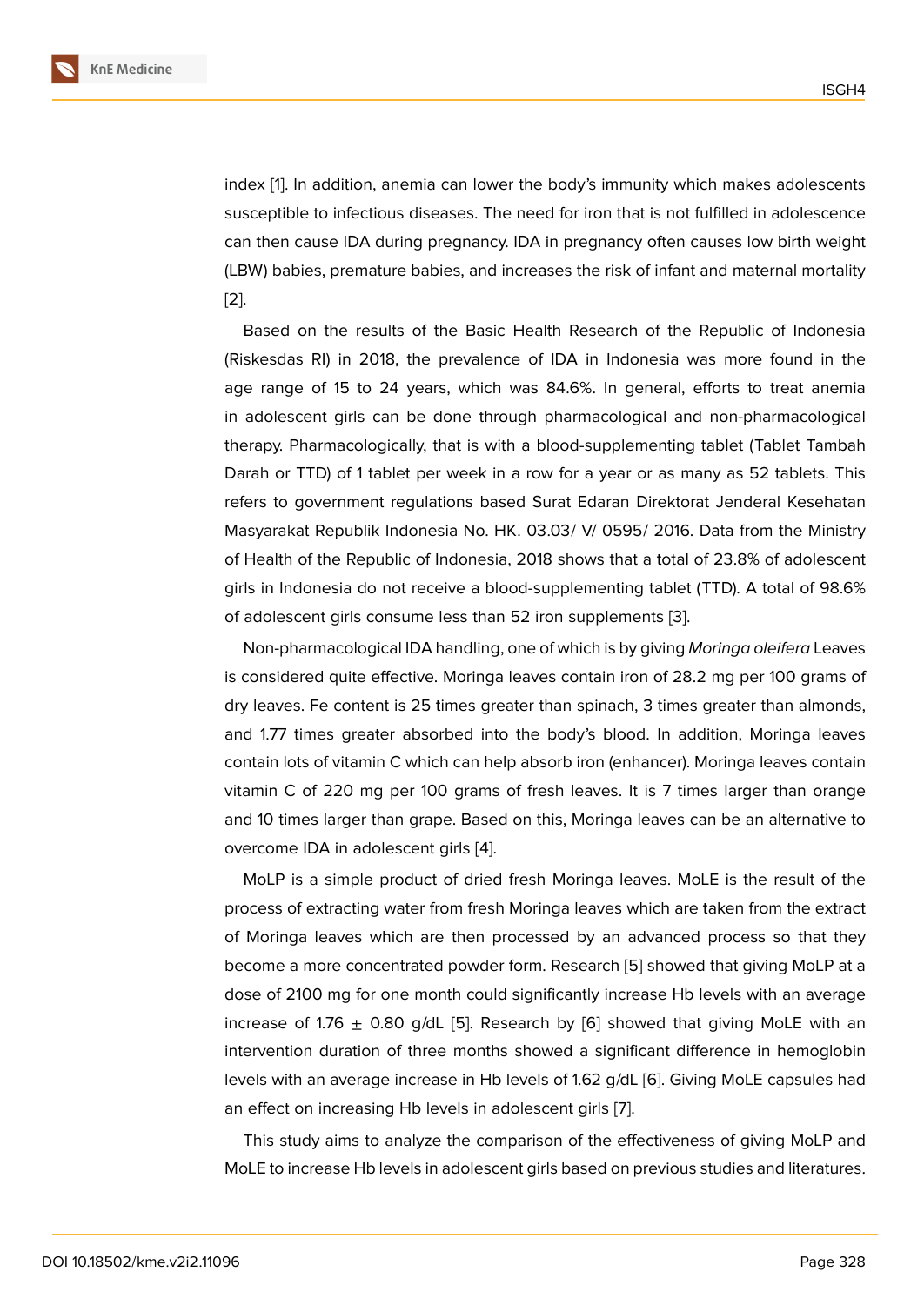

# **2. Methods**

The type of research conducted is library research using a Systematic Literature Review (SLR) method. The independent variables in this study were MoLP and MoLE in capsule preparations, and the dependent variable was the Hb level of adolescent girls.

Search strategies.

Data collection is done through searching for information from books, books, journals, other reports related to research. The literature search engine uses Google Scholar, National Library E-resources, GARUDA, and web journals accredited by SINTA and Scopus. Data collection using the PICOT (Population, Intervention, Comparation, Output, Time) method. Data analysis uses critical appraisal. The keywords used by the researchers were "Moringa oleifera Leaves Powder, Moringa oleifera Leaves Extract, MoLP capsules, MoLE capsules, hemoglobin levels, anemia, adolescent girls".

Inclusion and Exclusion Criteria.

The journal inclusion criteria used in the study are as follows:

a. The journals used come from trusted sources such as ScienceDirect, Google Scholar, NCBI, GARUDA, and web journals accredited by SINTA or web journals indexed by Scopus or reputable.

b. The national journals used are journals that have been indexed by SINTA, Scopus or have an ISSN number.

c. Moringa leaves used in the form of nutrition MoLP and MoLE in capsules.

d. The journal used as a comparison is an experimental research journal with a control group on nutrition of MoLP and MoLE in capsules, with adolescent girls research subjects.

e. The research design used is a true research design or a true experiment, a quasiexperimental design using a pretest-postets design with control group design.

The journal exclusion criteria used in the study are as follows:

1. Journals are not indexed by SINTA, or Scopus.

2. The journal did not use MoLE, and or MoLP in capsule preparations.

3. Using an experimental design without a control group.

4. Not Meet the PICOT critical appraisal criteria.

5. The research journals reviewed published before year 2000.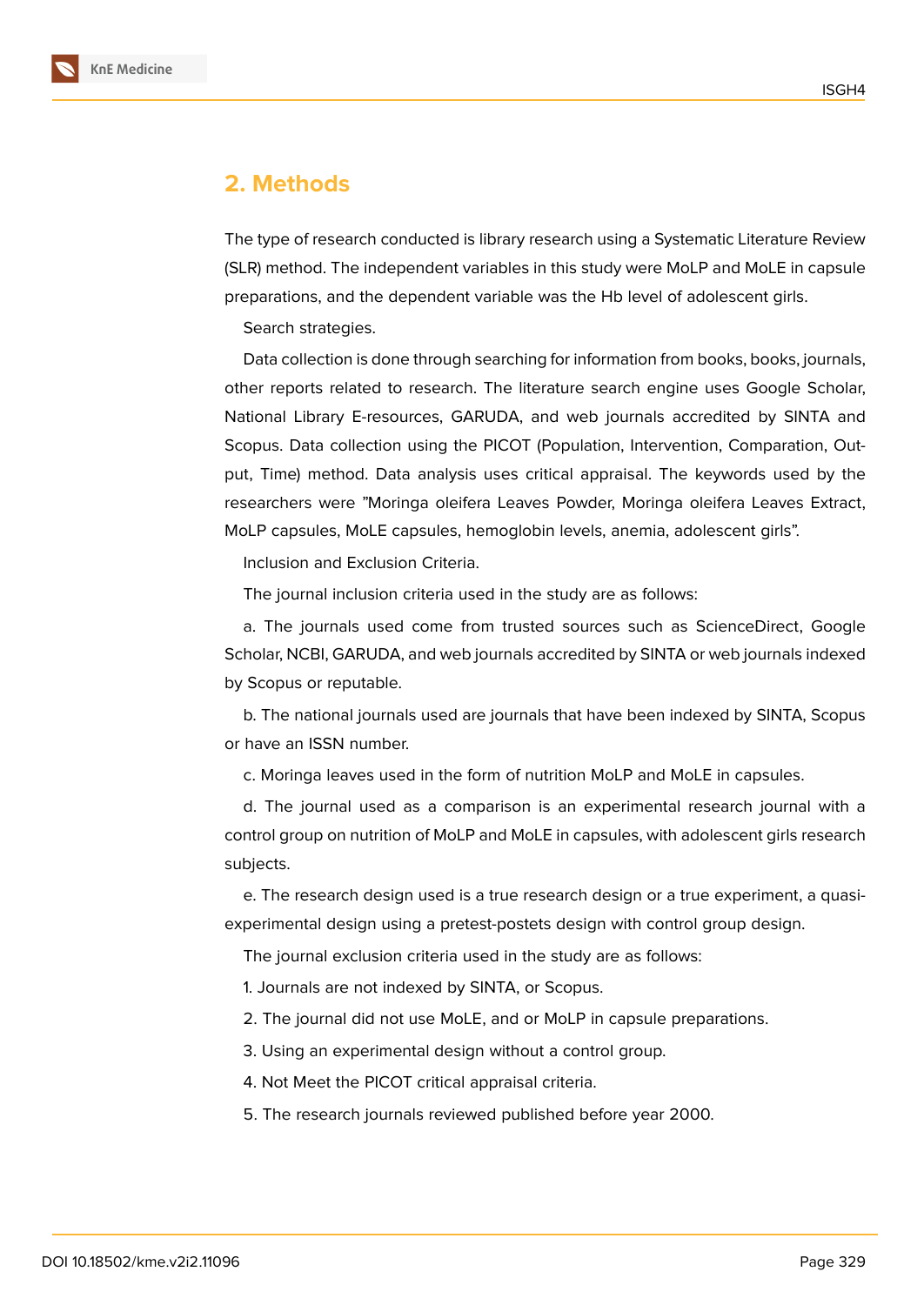

# **3. Data extraction**

Literature search results from electronic databases get more than 1000 experimental studies. Screening journals by evaluating the suitability of journals about research on the effect of giving MoLP and MoLE capsules on increasing Hb levels, found 55 journals about MoLP, 39 journals about MoLE and 2 proceedings about MoLE.

The narrowing of the journals found was done through adjustments to the inclusion criteria, then nine journals were obtained. Researchers assessed the journal with a critical appraisal by categorizing groups with ten categories including: clear problem topics, suitability of problems with needs, research methods, population and samples, interventions carried out, data collection techniques, data collection procedures, data validity and reliability, results and data analysis.

Based on the results of the assessment that has been done, the journals are grouped into 3 groups, namely 4 below average papers, 5 average papers. Some of the journals obtained have been indexed by SINTA as many as 3 journals, and international journals indexed by 2 journals. The journals used are journals from 2016-2021.

#### **3.1. Quality of appraisal**

It is well known in the evidence-based medicine practice that framing the research question is the most important and crucial part of the research integrity. Population, Intervention, Comparison, Outcome, and Time (PICOT) is a specialized framework used by most researchers to formulate a research question and to facilitate literature review. The aim of this study is to investigate the representation of the PICOT frame in the title of published articles in three different Moringa oleifera Leaves journals.

P is defined as the population used or a problem under study, namely young women. I is defined as an action or treatment given to the population in accordance with the research topic, namely the provision of MoLP and MoLE nutrition in capsules. C is another action or treatment used as a comparison. O is the desired outcome or outcome according to the research topic (increased Hb levels). T is defined as the time of publication of articles used in research journals.

### **4. Results**

Creating a Systematic Review research protocol using PRISMA (Preferred Reporting Items for Systematic Reviews and Meta-analyses)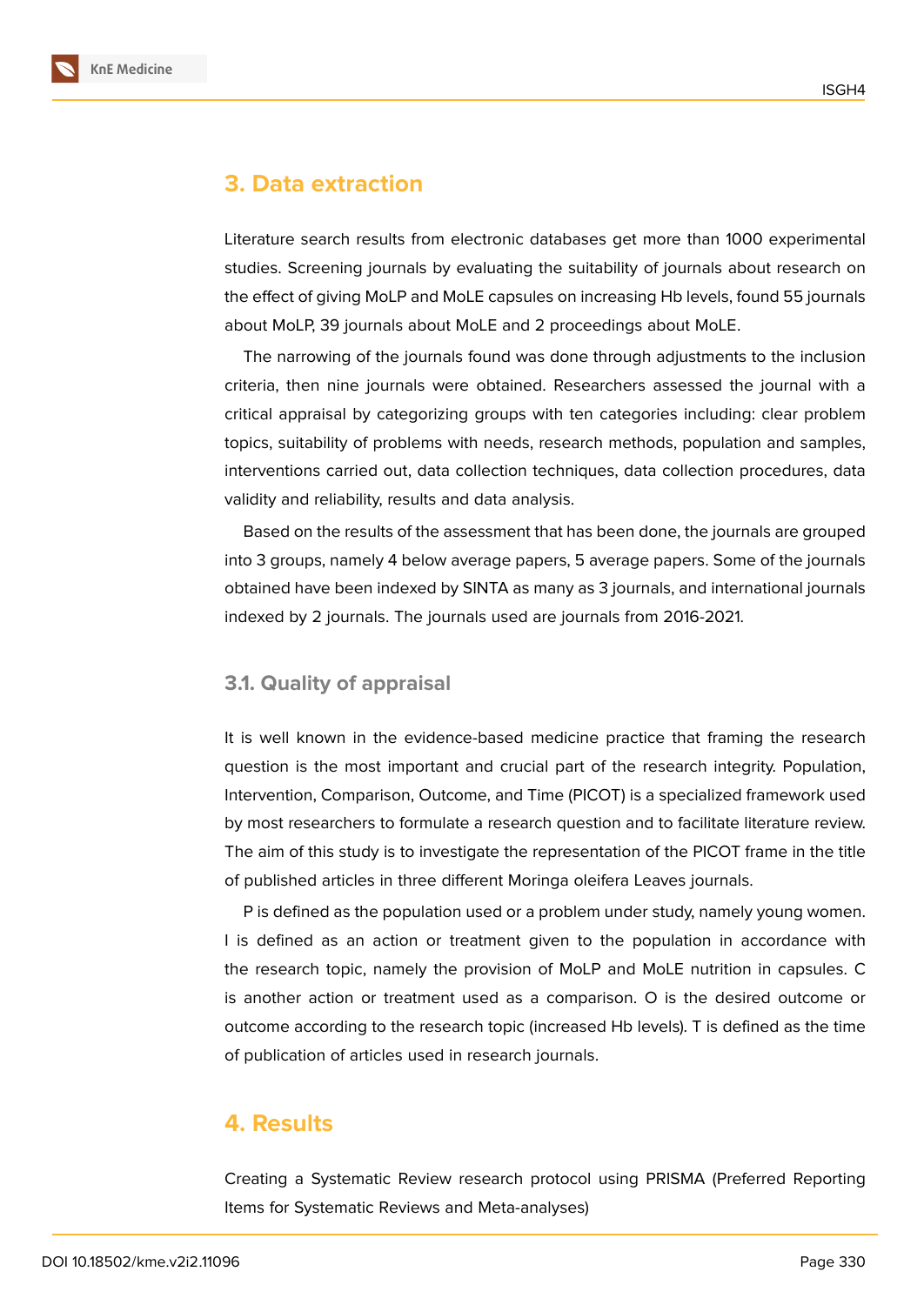

**Figure** 1: Prisma Flow Diagram.

In the following, the effect of giving MoLP, MoLE, and TTD on increasing Hb levels in adolescent girls is presented based on the results of previous studies.

Table 1 The effect of MoLP, MoLE, and TTD on increasing Hb levels in adolescent girls shows that, the administration of MoLP at a dose of 25 mg/day for 3 months had the effect of increasing Hb levels by 1.4 g/dL [8]. Giving MoLP at a dose of 2100 mg/day for 1 month can increase Hb levels by 1.75 g/dL [5]. Administration of MoLP at a dose of 500 mg/day for 14 days can increase Hb levels by 1.0134 g/dL [9]. Then giving MoLE at a dose of 2000 mg/day for 3 months has [th](#page-14-3)e effect of increasing Hb levels by 1.68 g/dL [6]. Administration of MoLE at a dose of 50[0](#page-14-0) mg/day for 3 months can increase Hb levels by 2.73 g/dL [9]. Administration of MoLE at a dose of 14[00](#page-14-4) mg/day for 21 days can increase Hb levels by 0.79 g/dL [10]. Administration of TTD at a dose of 60 mg/day for 3 [mo](#page-14-1)nths can increase Hb levels by 0.3 and 0.9 [7], administration of TTD at a dose of 60 mg/day for 10 m[ont](#page-14-4)hs cannot increase Hb levels as seen from P value = 0.23 [11], and administration of TTD at a dose [of](#page-14-5) 300 mg/day for 21 days can increase Hb levels by 0.64 g/dL [10].

Comparison of the effectiveness between the administration of MoLP and MoLE [wa](#page-14-6)s only carried [out](#page-14-5) in 2 journals with the same duration of intervention (3 months) [7,8].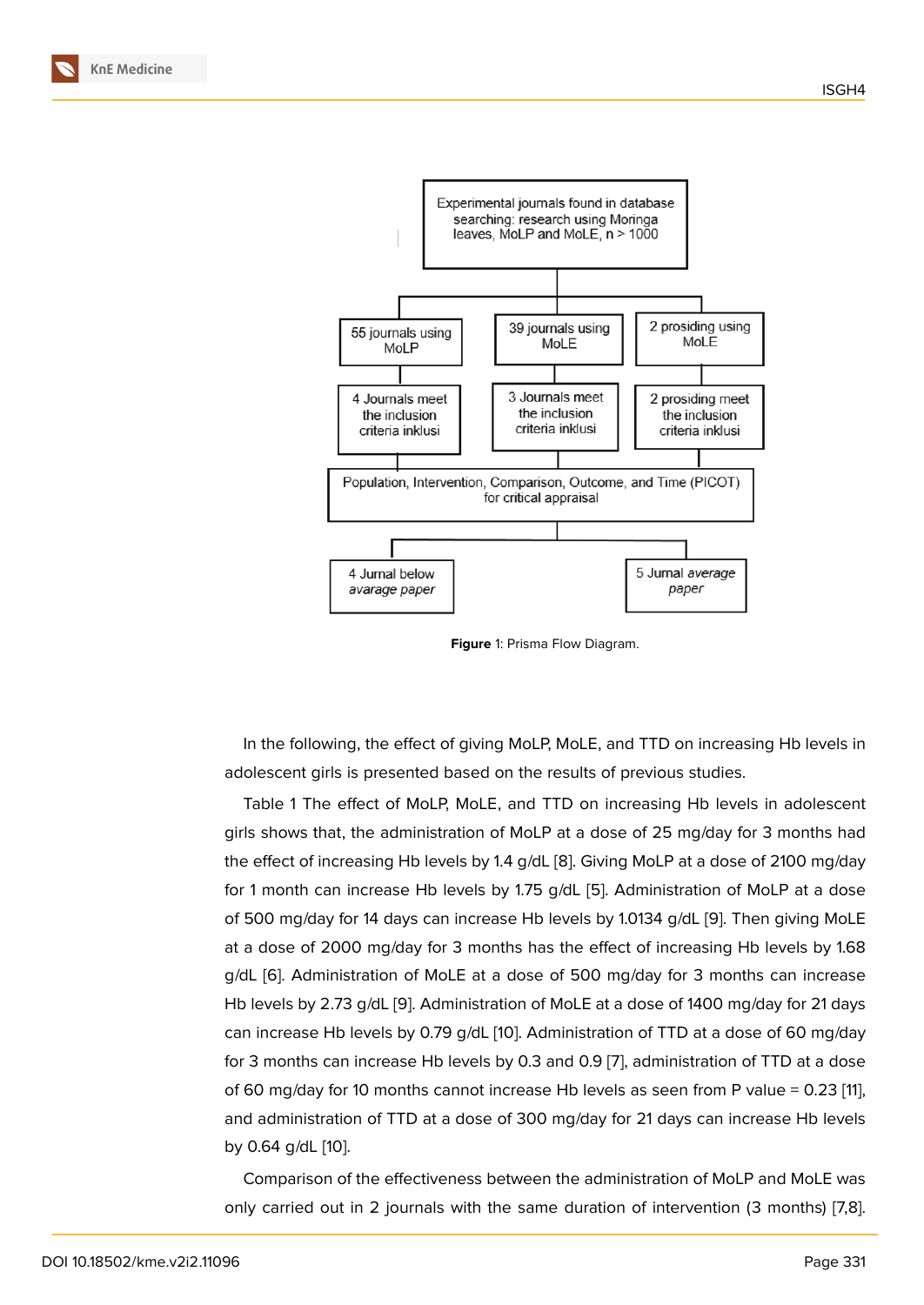| MoLP                                                                                                                                                                                                                         |                  |                 |                     |                     |                |                  |                  |               |
|------------------------------------------------------------------------------------------------------------------------------------------------------------------------------------------------------------------------------|------------------|-----------------|---------------------|---------------------|----------------|------------------|------------------|---------------|
| Researcher                                                                                                                                                                                                                   | Dose/day<br>(mg) | <b>Duration</b> | Sample              | Preparation<br>Type | <b>P</b> Value | Hb level (g/dL)  |                  | ↑Hb<br>(g/dL) |
|                                                                                                                                                                                                                              |                  |                 |                     |                     |                | Pre              | Post             |               |
| Choudary,<br>Singh, S., & Patel,<br>C. R. (2020)                                                                                                                                                                             | M., 25mg         | 3 months        | Adolescent<br>girls | MoLP                |                | 9,6              | 11               | 1.4           |
| Hamidiyah,<br>A.,<br>&<br>Rohmani, L.<br>(2021).                                                                                                                                                                             |                  | 10 months       | Adolescent<br>girls | <b>MoLP</b>         | 0,062          |                  |                  | 0.59          |
| Indriani, L., Zad- 2100 mg<br>dana, C., Nurdin,<br>N. M., & Maryati,<br>S. (2019)                                                                                                                                            |                  | 30 days         | Adolescent<br>girls | MoLP                | 0,000          | $10,65 \pm 0,69$ | $12,40+0.59$     | 1.75          |
| Fitriyaa,<br>M.<br>(2020).                                                                                                                                                                                                   | 500 mg           | 14 days         | Adolescent<br>girls | <b>MoLP</b>         | 0,000          | 10.8033          | 11.8167          | 1.0134        |
| MoLE                                                                                                                                                                                                                         |                  |                 |                     |                     |                |                  |                  |               |
| Yulianti,<br>H.,<br>V.,<br>Hadje,<br>&<br>Alasiry, E. (2016).                                                                                                                                                                | 2000 mg          | 3 months        | Adolescent<br>girls | <b>MOLE</b>         | 0.000          | $9.59 + 0.49$    | 11.27 $\pm$ 0.41 | 1.68          |
|                                                                                                                                                                                                                              |                  | 3 months        | Adolescent<br>girls | <b>MOLE</b>         | 0.000          | $10.37 + 0.42$   | 12.35±0.47       | 1.62          |
| Nur Anisa,<br>wahyuni,<br>sri<br>rahayu,<br>aulia<br>choirunnisa,<br>listyaning<br>eko<br>martanti. (2019)                                                                                                                   | sri 500 mg       | 3 months        | Adolescent<br>girls | <b>MOLE</b>         | 0,001          | 9.37             | 12.10            | 2.73          |
| Suzana, D., Suy- 1400 mg<br>atna, F. D., Aziza-<br>hwati, Andrajati,<br>R., Sari, S. P., &<br>Mun'im, A. (2017).                                                                                                             |                  | 21 days         | Adolescent<br>girls | <b>MOLE</b>         | 0,001          | 10.58            | 11.37            | 0.79          |
| Sartika, W., . H.,<br>& Suryarinilsih, Y.<br>(2019).                                                                                                                                                                         |                  | 7 months        | Adolescent<br>girls | <b>MOLE</b>         |                | 10.63            | 13.22            | 1.59          |
|                                                                                                                                                                                                                              |                  |                 |                     |                     |                |                  |                  |               |
| TTD                                                                                                                                                                                                                          |                  |                 |                     |                     |                |                  |                  |               |
| Hamidiyah,<br>& Rohmani,<br>L.<br>(2021).                                                                                                                                                                                    | A., 60 mg        | 10 months       | Adolescent<br>girls | TTD                 | 0.23           |                  |                  |               |
| Yulianti<br>Anwar <sup>1</sup> , 60 mg<br>Hadju <sup>2</sup><br>Veni<br>Samrichar<br>R <sub>1</sub><br>Alimuddin<br>Andi<br>Unde $3$<br>, Andi<br>Nilawati Usman <sup>1</sup> ,<br>Ni Luh Putu Herli<br>Mastuti <sup>4</sup> |                  | 3 months        | Adolescent<br>girls | TTD                 | 0,011          | $9.88 + 0.48$    | $10.18 + 0.69$   | 0.3           |
| Nur Anisa,<br>Wahyuni,<br>Sri<br>Rahayu,<br>Aulia<br>Choirunnisa,<br>Listyaning<br>Eko<br>Martanti                                                                                                                           | Sri 60 mg        | 3 months        | Adolescent<br>girls | TTD                 | 0.001          | 9.09             | 10.08            | 0.99          |
| Suzana, D., Suy-<br>atna, F. D., Aziza-<br>hwati, Andrajati,<br>R., Sari, S. P., &<br>Mun'im, A. (2017).                                                                                                                     | 300 mg           | 21 days         | Adolescent<br>girls | TTD                 | 0,004          | $10.93 + 1.02$   | $10.93 + 1.02$   | 0.64          |

Table 1: The effect of MoLP, MoLE, and TTD on increasing Hb levels in adolescent girls.

The author calculated the dose of shrinkage of fresh leaves to dry leaves by 20%, the result was that a dose of 25 mg MoLP was equivalent to a dose of 50 mg MoLE.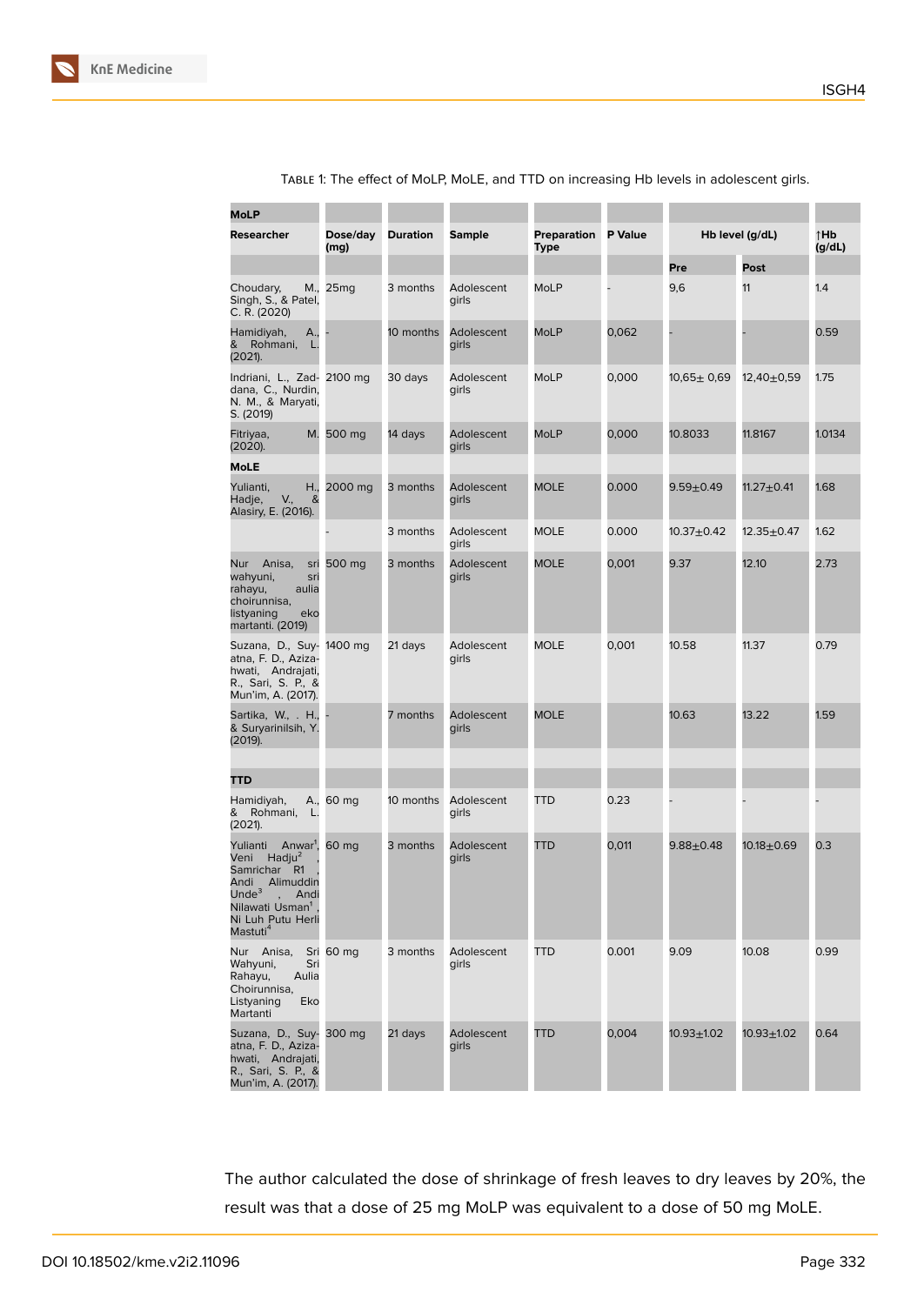| <b>Researchers</b>                                                                                      | Dose/<br>day<br>(mg) | duration Sample |                              | <b>PreparaticP</b><br><b>Type</b> | <b>Value</b> |     | Hb Level $(g/dL)$              | ↑Hb<br>(g/dL) |
|---------------------------------------------------------------------------------------------------------|----------------------|-----------------|------------------------------|-----------------------------------|--------------|-----|--------------------------------|---------------|
| Choudary, M., 25mq<br>Singh, $S_{n}$ , &<br>Patel, C. R.<br>(2020)                                      |                      |                 | 3 months Adolescent<br>girls | <b>MOLP</b>                       |              | 9,6 | 11                             | 1.4           |
| Anwar,<br>Hadju, V., R, mg<br>S., Unde, A.<br>A., Usman, A.<br>N., & Mastuti,<br>N. luh P. H.<br>(2020) | $Y_{\cdot}$ , 2000   |                 | 3 months Adolescent<br>girls | <b>MOLE</b>                       | 0.000        |     | $9.59 + 0.4911.27 + 0.41$ 1.68 |               |

Table 2: Comparison of the effectiveness between MoLP and MoLE on increasing Hb levels in adolescent girls FROM Included Study.

The administration of MoLE at a dose of 2000 mg/day is equivalent to 200 mg of MoLP, so it can be seen that the administration of MoLP at a dose of 25 mg/day has increased Hb levels by 1.4 g/dL, while the administration of MoLE at a dose of 2000 mg/day has increased by 1.68 g. /dL. This shows that MoLP is more effective in increasing Hb levels than MoLE.

### **5. Discussion**

Moringa leaves are efficacious to overcome various kinds of complaints caused by vitamin and mineral deficiencies, one of which is iron deficiency or anemia. In addition, Moringa plants are also a source of iron (31% daily value requirement per 100 grams) [12]. The study of [8] showed that giving MoLP a dose of 25 mg for 3 months had a positive relationship to increase Hb levels in adolescent girls by 1.4 g/dL [8]. The composition of the MOLP used in this study contained 0.85 mg of iron in fresh Moringa leaves and a[fte](#page-14-7)r drying it beca[m](#page-14-3)e 24 mg and for protein content, namely 6.7 mg in fresh leaves and after drying it became 23.66 mg. This study conducted a 24-hour rec[all](#page-14-3) consumption survey, to determine the nutritional intake consumed by respondents during the 3 months of intervention. The results show that the respondents' average calorie intake is 1850 Kcal, protein 42 g, fat 29 g, calcium 541 mg, iron 18.5 mg and vitamin A 452 mg, this means that the respondent's nutritional intake (except fat) is still below the RDA for the age group 13-5 years. A total of 84% of respondents are vegetarians. The results of this study are who said that after giving MoLP supplements to women aged 15-45 years, they had a significant increase in Hb levels (p-value  $< 0.05$ ) [8].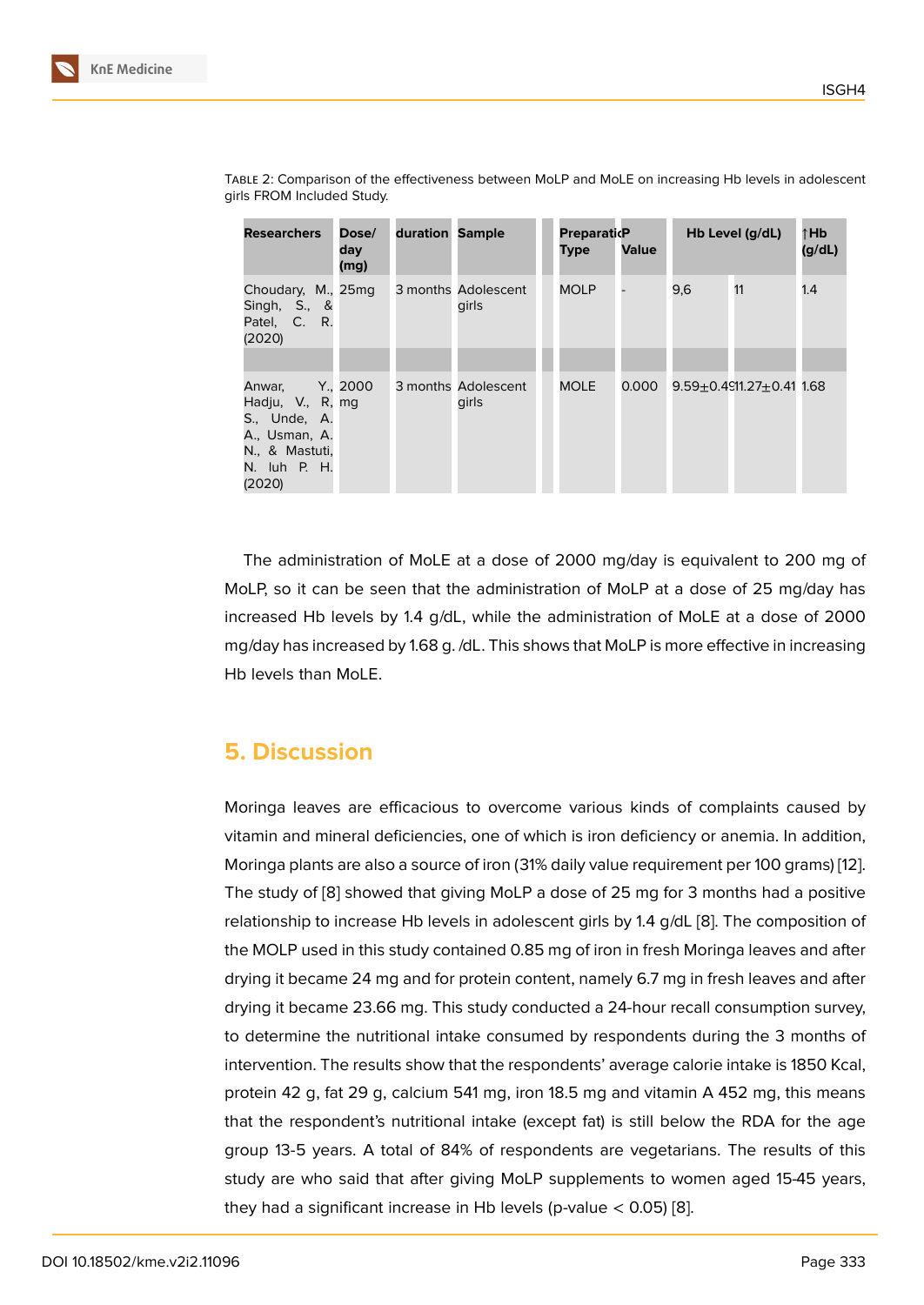The study of [11] showed there is no difference in Hb levels before and after consuming MOLP capsules, there is no difference in Hb levels before and after taking TTD, and there is a difference in Hb levels before and after consuming MOLP and TTD [11].

TTD contain[s](#page-14-6) 60 mg of elemental iron and 0.4 mg of folic acid which plays an important role in the formation of Hb levels in the body. The iron tablets chosen for the treatment of iron nutritional anemia are ferrous sulfate because the absorption [of f](#page-14-6)errous salts is three times more optimal than other ferrous salts such as fumarate, succinate, gluconate, or other salts [1] MoLP's high nutritional content, and vitamin C content helps iron absorption, so that giving MOLP and TTD is more effective than giving MOLP alone or TTD alone. The results of food recall in relation to the consumption of food sources of enhancer and inhibitor r[es](#page-13-0)pondents were not presented by the researcher. Enhancers such as vitamin C are very good at helping increase Fe absorption, whereas inhibitors such as phytic acid and tannins interfere with Fe absorption [2].

Research by [5] showed that knowledge, consumption patterns (intake of Fe and vitamin B12), and stress levels did not differ between groups (Pvalue>0.05). There are differences in Hb levels between the two groups (P value < 0.[05](#page-13-1)). There was an increase in Hb levels in t[he](#page-14-0) MOLP and education groups, as well as in the education group [5].

Research by [13] showed that giving MOLP a dose of 500 mg for 14 days had a significant effect (Pvalue = 0.000) on increasing Hb levels in adolescent girls. Before the intervention, respondents with mild anemia were 90% and those with mode[ra](#page-14-0)te anemia were 10[%,](#page-14-8) after the intervention, respondents with mild anemia were 33%, and respondents with normal Hb levels were 67%. Moringa leaves contain a lot of mineral compounds including Fe as much as 177.74 ppm. The high mineral content in Moringa leaves is caused by the decreased water content in MoLP, so that the mineral content becomes more concentrated and increases. Iron (Fe) cannot be damaged by heating except for heme iron, light radiation, oxygen or by acidity, but can be lost by physical treatment [14]. The average increase in Hb levels in each respondent before the intervention was 10.8033 gr% with the smallest value being 7.70 gr% and the largest being 11.9 gr%. Meanwhile, after the intervention, the average Hb level increased to 11.8167 g% with the [sm](#page-14-9)allest value being 8.40 g% and the largest being 15.30 g% [13]. This is due to the high iron content in MOLP which is 25 times higher than spinach, so it can be an alternative to overcome iron nutritional anemia.

MoLE has an effect on increasing Hb levels in adolescent girls. Research by [7] sta[ted](#page-14-8) that MoLE with a dose of 1000 mg consumed 2 times per day for 2 months had a significant difference (Pvalue = 0.000) with an average increase in Hb levels of 1.68 g/dL. The content of vitamin C contained in MoLE is more than in MoLP, this m[ak](#page-14-2)es the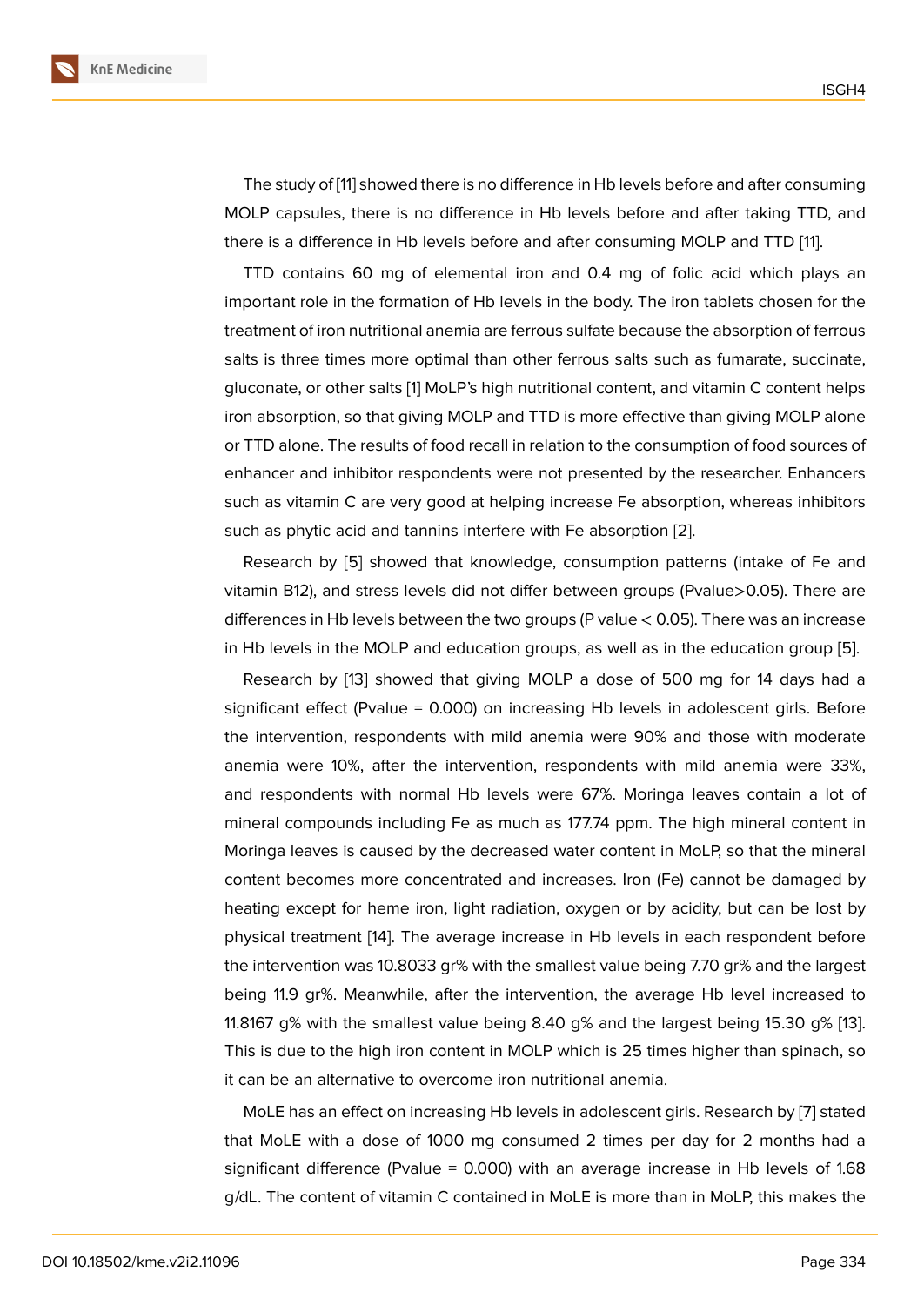absorption of iron in the body faster. The content of vitamin C per 100 g of Moringa leaf extract is 1514.96 mg [15]. This research found that giving MoLE supplements at a dose of 2000 mg per day for 2 months is still not enough to increase Hb levels because it is influenced by various factors including menstrual periods, diet, unbalanced nutritional intake and stress. So i[t is](#page-14-10) necessary to increase the dose to 800 mg which is consumed twice a day so that the increase in Hb levels is more effective [7].

Research by  $[6]$  stated that there was a significant difference (P value = 0.000) in Hb levels in the intervention group, but not in the control group. Prior to the intervention, 100% of the intervention group experienced mild anemia and [10](#page-14-2)% of the control group had mild anemi[a, w](#page-14-1)hereas after the administration of MoLE, those who experienced mild anemia in the intervention group became 13% from initially 100%, while in the control group after the intervention who had mild anemia initially 0% and became 10%. This shows that most of the respondents who received the MOLE supplement had their Hb levels normal. The average increase in Hb levels after giving MOLE for 3 months was 1.62 g/dL. Giving MOLE with a dose of 600 mg / day can increase red blood cells by 30%. Dried Moringa leaves contain very high protein, iron, vitamin A and vitamin C, so giving MOLE is very good for overcoming the problem of iron nutritional anemia. Giving MOLE for 3 months can increase the average Hb level in the intervention group before treatment, which is 10.73  $\pm$  0.42 and after the intervention the average Hb level increases to 12.35  $\pm$  0.47, but in the intervention group there is still a minimum Hb level of 11 ,68 gr/dL. Based on laboratory results, it is known that the nutritional content of the South Sulawesi variety MOLE contains protein levels of 25.25%, Fe of 91.72 mg, vitamin C 1125.71 mg per 100 grams of Moringa leaves. This shows that giving MOLE is considered more efficient to prevent and maintain Hb levels in normal conditions.

This is in line with research conducted by [9] which showed that there was a significant difference in Hb levels (P value  $= 0.002$ ) between the intervention group given a combination of MoLE with vitamin C, and there was a difference significant (Pvalue 0.001) between the intervention group and [th](#page-14-4)e control group, with an average Hb level of 12.1, the highest Hb value 14.1 and the lowest Hb 10. According to [16] Moringa leaves contain nutrients, minerals and essential amino acids. Moringa leaves contain 2 times higher protein than yogurt and 7 times higher vitamin C than oranges [16]. The high vitamin C content in Moringa leaves can help in the absorption of iro[n in](#page-15-0) the body. In this study, researchers combined MOLE supplementation with vitamin C, because vitamin C plays a very important role in the formation of erythrocytes. Vitamin C c[on](#page-15-0)sumed can help in reducing ferric iron to ferrous which is easier to absorb by the small intestine. In addition, vitamin C can also increase 4 times greater in the absorption of noh-heme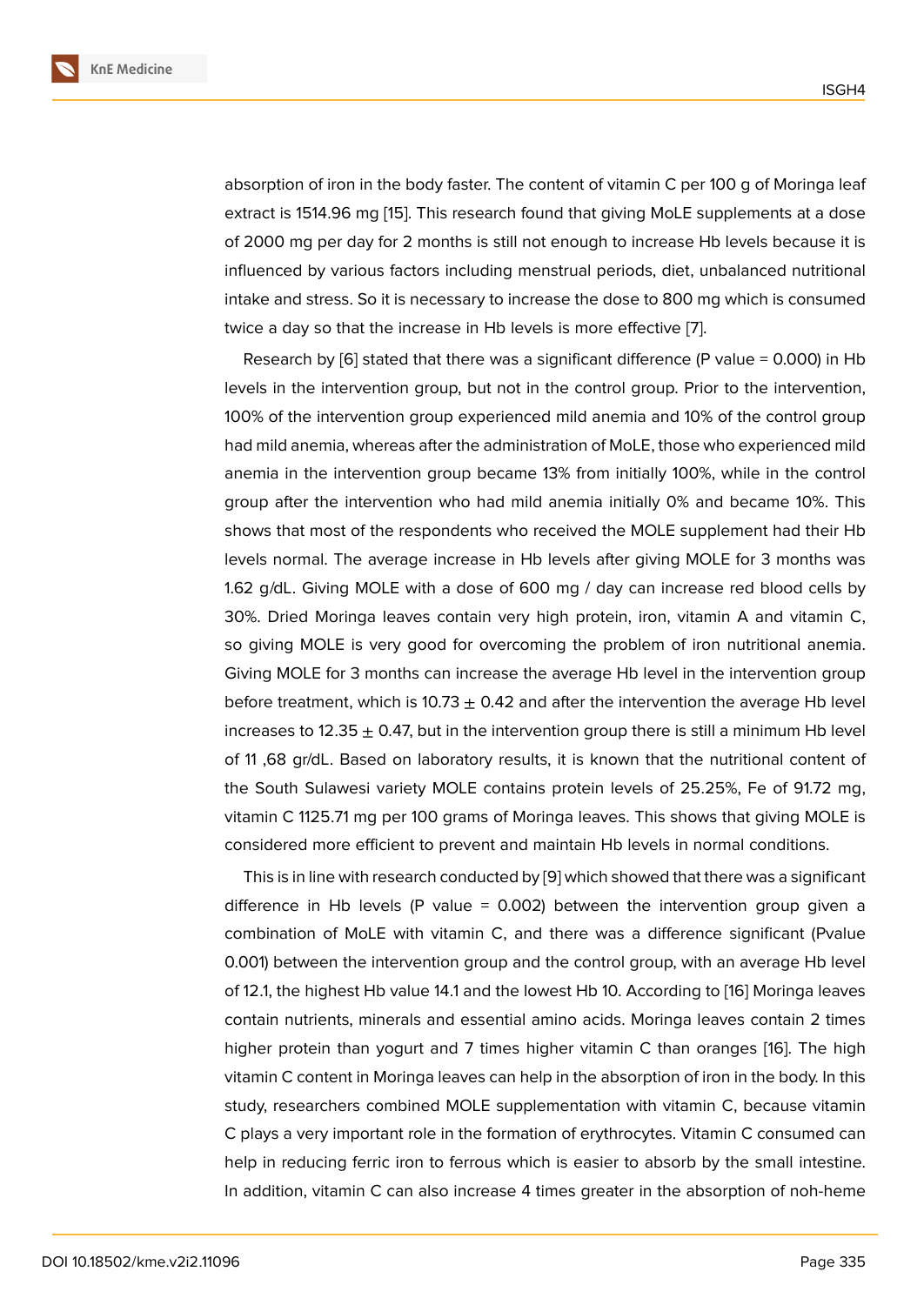iron in the body, because vitamin C can inhibit the formation of hemosiderin which is not easily mobilized and liberate Fe if needed. So, it is highly recommended to take Fe supplements in combination with orange juice or other vitamin  $C^{24}$ . This is supported by the research of [17] which showed that there was a difference in the effect of supplementation of Fe tablets with and without vitamin C on Hb levels in pregnant women, where the results showed that consumption of Fe tablets with vitamin C was more effective in increase H[b le](#page-15-1)vels in pregnant women. In this study, combining the consumption of MOLE supplements with vitamin C caused Hb levels to increase from 9.37 to 12.10 g/dL, with an increase of 2.7 g/dL [17].

The research of  $[10]$  showed that there was a significant difference (P value = 0.001) giving MoLE at a dose of 1400 mg with a combination of 200 mg ferrous sulfate to increase Hb levels in iron deficiency anemia [pa](#page-15-1)tients with an average increase in Hb levels of 0.749  $\pm$  0.81 g/dL with P-value = 0.001, while in the control group it was  $0.644\pm0.83$  g/dL with P-value = 0.004. Although both groups were significant, the average increase in Hb levels was greater in the intervention group given MoLE capsules and ferrous sulfate. The nutritional content of the MoLE capsule at a dose of 700 mg contains 0.103 mg/capsule of iron, 5,313 mg of vitamin C/capsule and 39,043 mg/capsule of protein. Moringa leaves have the same protein content twice and four times greater than cinnamon and spinach, iron contained in Moringa leaves is four times greater than spinach and five times greater than cinnamon, while vitamin C contained in leaves Moringa is 15 times higher than spinach. However, based on this study, MoLE capsules had no effect on the increase in red blood cells in patients with iron deficiency anemia with Pvalue =  $0.384$  [10].

Research by [18] showed that after administration of MOLE capsules in the case group the average Hb level increased to 13.22 mg/dL and in the control group it also increased to 12.28 mg/dL. However, in [the](#page-14-5) control group there was no significant difference in the average Hb lev[els](#page-15-2) before and after the intervention (P-value = 0.091), while in the case group (P-value = 0.000) [18]. According to [19] Hb levels can be normal if after four to ten weeks of intervention [19]. In this study, the researchers conducted interviews regarding the consumption of iron and vitamin C and conducted a food recall, which may be an influence in increasing [Hb](#page-15-2) levels in the co[ntr](#page-15-3)ol group and the case group. However, the results of interviews a[nd](#page-15-3) food recalls are not presented in this journal, so it is not known whether the food consumption consumed by respondents affects the increase in Hb levels or not [18].

Based on the analysis of research journals that used the control group by giving iron tablets, it was found that the research conducted by [11] showed that most of the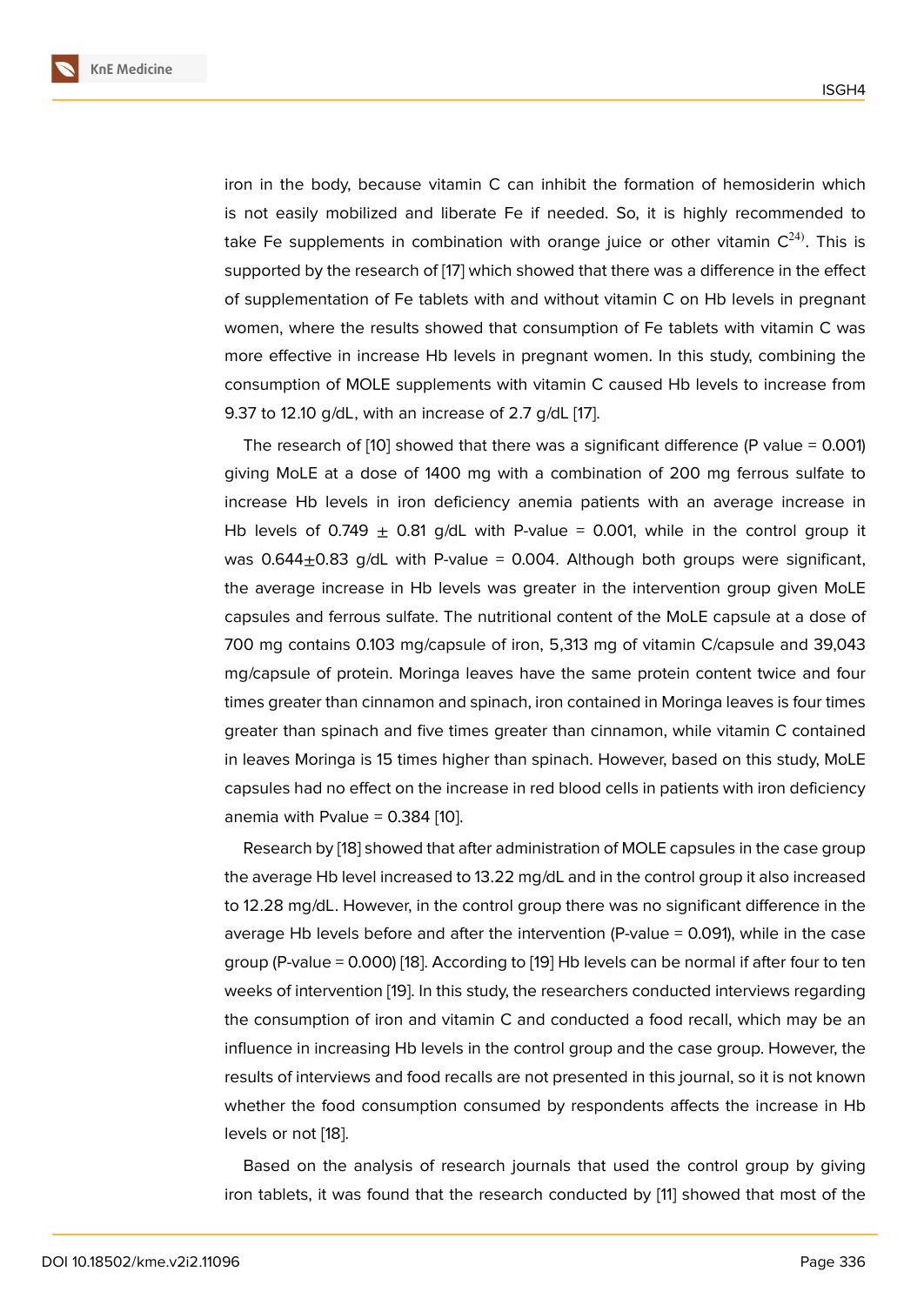respondents who consumed 63% iron tablets did not experience an increase in Hb levels, and those who experienced an increase in Hb levels were 37. %. And based on the results of statistical tests showed that there was no significant difference (Pvalue 0.23) Hb levels before and after consuming iron tablets with the average Hb levels in respondents before and after consuming iron tablets of -0.3 g/dL [11]. This is not in line with the research conducted by [20] that there is an effect of giving TTD to adolescent girls on increasing Hb levels given for 2 months every Wednesday [20].

In contrast to the research conducted by [7,9] for 2 months o[f T](#page-14-6)TD administration there was an increase in Hb level[s in](#page-15-4) adolescent girls with Pvalue = 0.011 and 0.001. In a study conducted by [7] showed the results of changes in Hb levels i[n re](#page-15-4)spondents who were given TTD of 46.6% experienced an increase in Hb levels of 0.1-0.5 g/dL, while in the code B group an increase in Hb levels of 40% with an increase of 1.1-2.0 g/dL. The average Hb leve[l i](#page-14-2)n the respondents before being given an TTD was 9.88 g/dL and after giving the TTD, the average Hb level was 10.18 g/dL [7,9]. The results of this study are in line with research conducted by [21] which showed that there was a difference in Hb levels before and after administration of iron tablets with P value  $= 0.001$  [21]. Meanwhile, research conducted by [10] showed that there was a significant difference in the average Hb level in the control [gro](#page-15-5)up who received iron sulfate tablets with a dose of 300 mg. Giving iron sulfate 300 mg or 60 mg iron once or twice for thre[e to](#page-15-5) four weeks can increase Hb levels [by 1](#page-14-5)-2 g/dL [10].

Giving TTD in increasing Hb levels in adolescent girls, it was seen that the increase in Hb levels was not as large as those given by MoLP and MoLE. Because in TTD there is no nutritional content of vitamin C, protein [and](#page-14-5) amino acids. TTD contains only the equivalent of 60 mg of elemental iron and 0.4 mg of folic acid. In contrast to MoLP and MoLE which contain vitamin C and protein in them, the consumption of TTD must be accompanied by the intake of foods rich in nutrients that help in the absorption of iron, for example by consuming fruit sources of vitamin C (oranges, papaya, mango, guava, and other fruits), and must also be assisted by the consumption of animal protein sources such as red dging, fish, liver, and others. Giving iron tablets to adolescent girls also has side effects such as nausea, flatulence and difficulty defecating, so that it affects the level of adherence to iron tablets consumption in adolescent girls.

From the discussion of the nine journals above, it is not possible to see a comparison of the effectiveness between giving MOLP and MOLE to increase Hb levels in adolescent girls in all journals, because the dose and duration of the intervention were different. However, there are several journals that conduct MOLP and MOLE interventions in the same duration, namely for three months, the study was conducted by [8] for the MOLP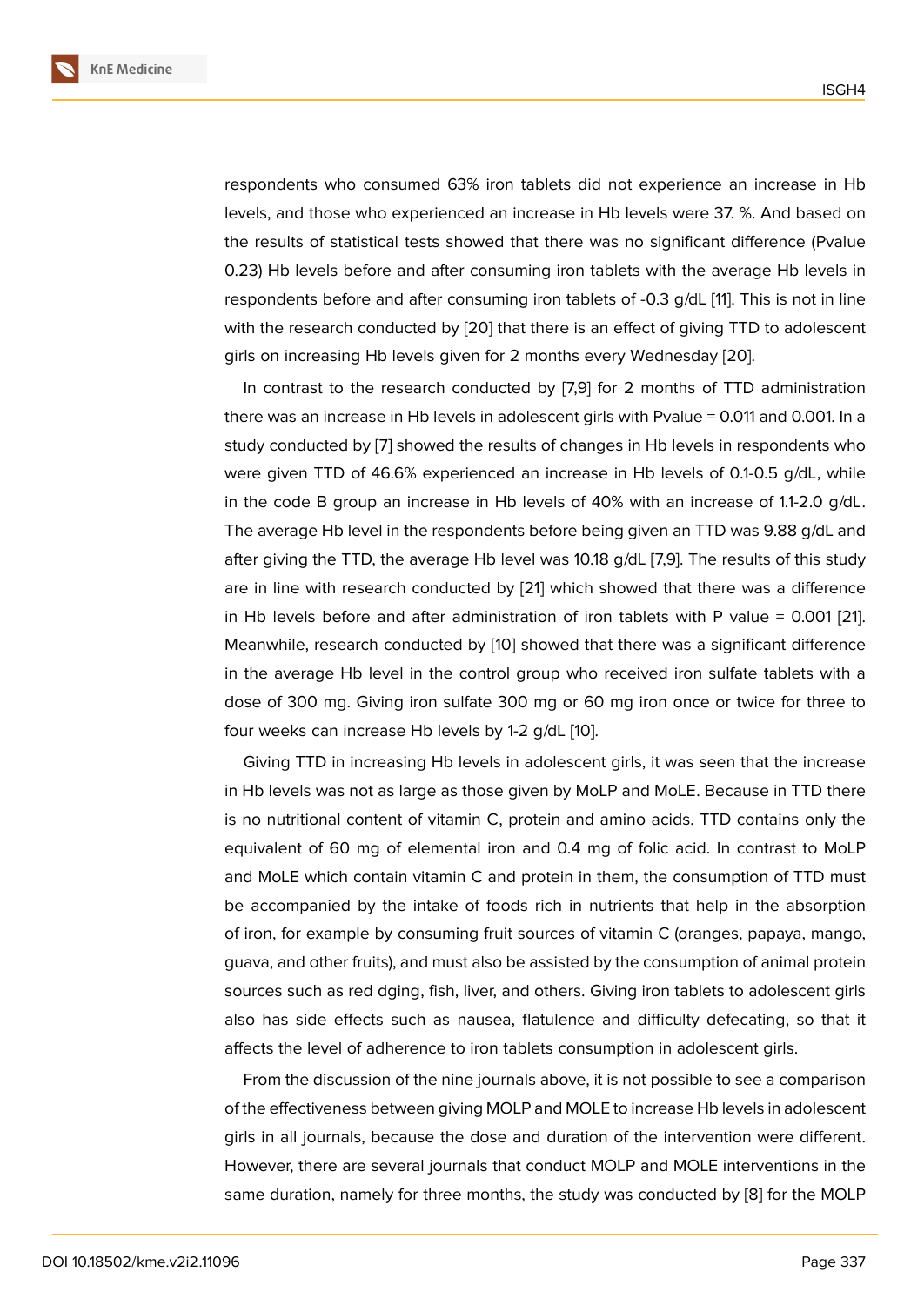intervention and for the MOLE intervention carried out by [7]. According to [22], the shrinkage of fresh Moringa leaves to Moringa leaf powder is 20%, therefore a dose of 1000 mg MOLE is equivalent to a dose of 200 mg MOLP [8,22].

The study conducted by [8] by giving MOLP at a dose o[f 2](#page-14-2)5 mg for three [mo](#page-15-6)nths effectively increased Hb levels by 1.4 g/dL, while for the study conducted by [7] giving MOLE at a dose of 1.4 g/dL. 1000 mg or equivalent to a dose of 200 mg MOLP is effective in increasing Hb lev[el](#page-14-3)s by 1.68 g/dL, it can be seen that MOLP is more effective in increasing Hb levels compared to MOLE, because some nutrients contained [in](#page-14-2) MOLP are higher than MOLE, it can be seen in the table below:

| <b>Nutrient Contents Fresh</b> | leaves       | Dried<br>Leaves |
|--------------------------------|--------------|-----------------|
| Besi (mg)                      | 0,85         | 25.60           |
| Vitamin C.                     | 220,00 15,80 |                 |
| Protein                        | 6,70         | 29,40           |
| Folate $(\mu q)$               | 40           | 23              |

Table 3: Nutritional content of fresh and dried Moringa leaves (per 100 g).

Source: Susilowati et al. (2020)

From the table 3, it can be seen that the nutrients contained in MoLP are higher than MoLE, but the vitamin C content is higher in MoLE because MoLP undergoes a drying process in its manufacture which causes the vitamin C content to decrease.

In the MoLP the iron content is 25.60 mg and at the MoLE 0.85, it can be seen that the iron in the MoLP is much greater than the MoLE. Iron is an essential micronutrient needed by every cell of the body. Iron in the body functions as a carrier of oxygen and electrons, as well as a link for oxygenation, hydrolysis, and other metabolic processes with its ability to change between ferrous and oxidizing phases. In the body, iron combines with protein so that it can receive and release oxygen and carbon dioxide. The amount of iron in the body varies according to age, gender, nutritional status and the amount of iron reserves. In young women, the iron requirement per day is between 20-26 mg per day, so it can be seen that the iron content in 100 grams of MoLP has met the iron requirement based on the RDA table, while the iron content in the MoLE of 0.85 mg is not sufficient based on the iron requirement. RDA in adolescent girls.

The vitamin C content in MoLE is higher than MoLP, the vitamin C content in MoLE is 220 mg and in MoLP is 15.80 mg. Vitamin C is a water-soluble vitamin that functions to increase iron absorption in the body[24]. Moringa leaves contain very high vitamin C, so it is very helpful in the process of absorption of iron in the body and iron obtained from vegetables is not as fast as iron absorption from animals so it must be supported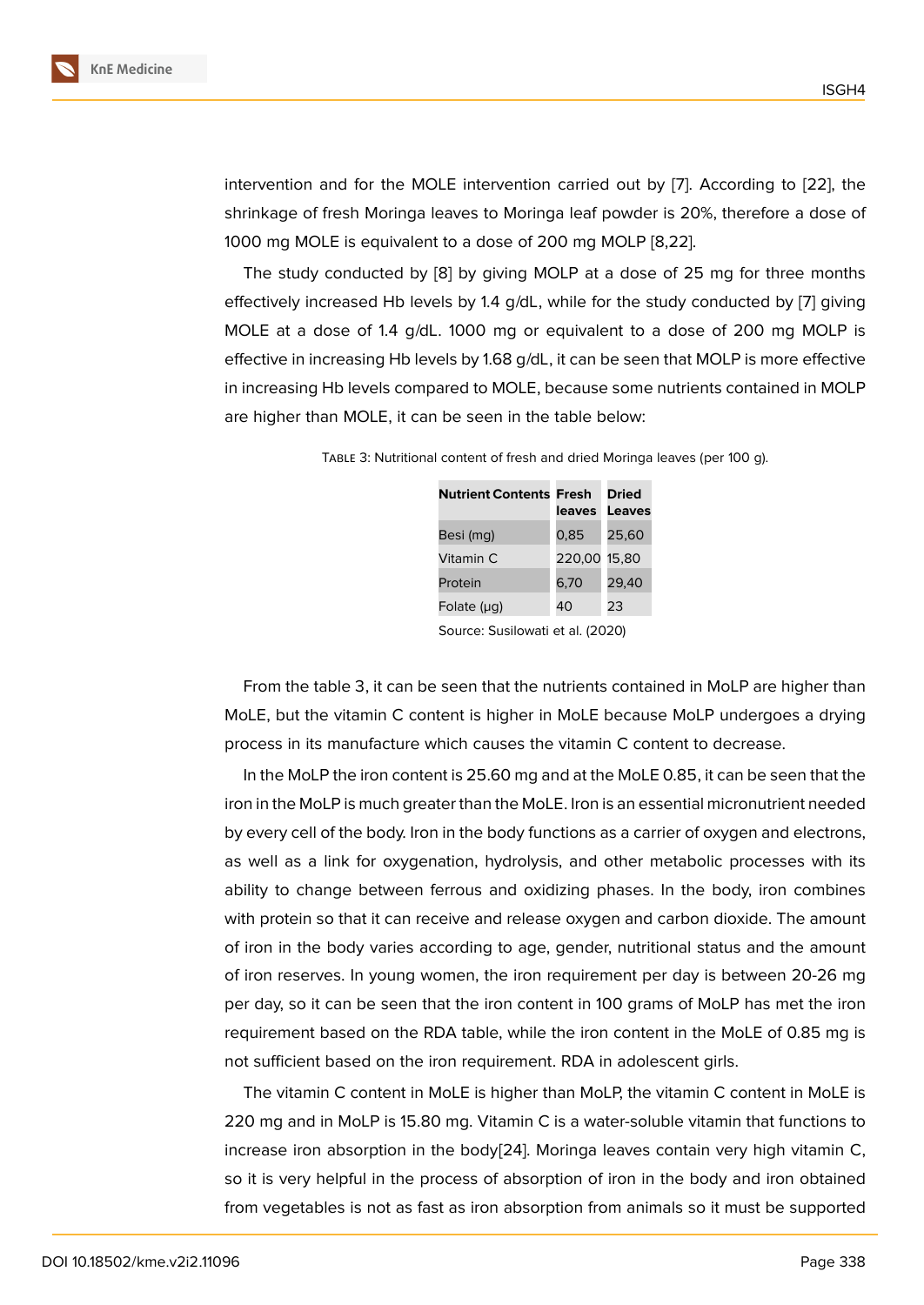by a high intake of vitamin C. However, the vitamin C content in MOLP is lower than vitamin C in MOLE, because in MOLP a drying process occurs which causes the vitamin C content to shrink, because vitamin C cannot withstand heating [25].

Moringa leaves also contain high enough protein. The protein in .MoLP is larger than the protein in MoLE. The protein content in MoLP is 29.40 grams and at MoLE is 6.70 grams. Protein functions in the formation of ferritin, if the protein i[n th](#page-15-7)e body is lacking, the absorption of iron in the body will not be adequate. Protein needs in adolescent girls are around 60 grams for ages 10-12 years, 69 grams for ages 13-15 years, 59 grams for ages 16-18 years and 56 grams for ages 19-29 years. So it can be seen in 100 grams of MoLP and MoLE that it is not sufficient for young women's daily protein needs based on the RDA table, but the protein content in MoLP is greater than MoLE so it is more effective on MoLP. In addition, in 100 grams of MoLP contains 23 micro grams of folic acid and every 100 grams of MOLE contains 40 micro grams of folic acid, it can be seen that the content of folic acid is higher in MOLE compared to MOLE, but this is very far when compared to the RDA table.

Moringa leaves also contain 8 essential amino acids and 10 non-essential amino acids. Amino acids are the result of protein breakdown that is brought into cells to be used to form various types of proteins needed by the body [24]. Amino acids are absorbed through the walls of the gastrointestinal tract and distributed throughout the body. Amino acids that have been absorbed will be converted by the liver and some tissues into specific proteins. So it can be seen that Moringa leav[es](#page-15-8) have quite a lot of nutritional content, so it can show a significant effect in giving MoLP and MoLE capsules which can increase Hb levels in adolescent girls.

Many factors influence the occurrence of anemia, namely from food consumption, nutritional status, duration of menstruation, knowledge of anemia, and socio economic [25]. Consumption of food is very influential on the process of absorption of iron in the body. Substances that can inhibit the process of iron absorption in the body are consuming a lot of coffee and tea. Coffee contains caffeine which can inhibit the [pro](#page-15-7)cess of iron absorption. Tea and chocolate also contain caffeine-type stimulants called theobromine and tannins [26]. Coffee, tea, and chocolate are inhibitors of iron absorption and should be avoided. To help the process of iron absorption, it must be supported by consumption that contains protein and vitamin C which are enhancers in the iron absorption process. Therefore, the consumption of MoLP, MoLE, and TTD capsules must be balanced with the consumption of appropriate food so that the process of iron absorption and the formation of Hb levels in the body is optimal.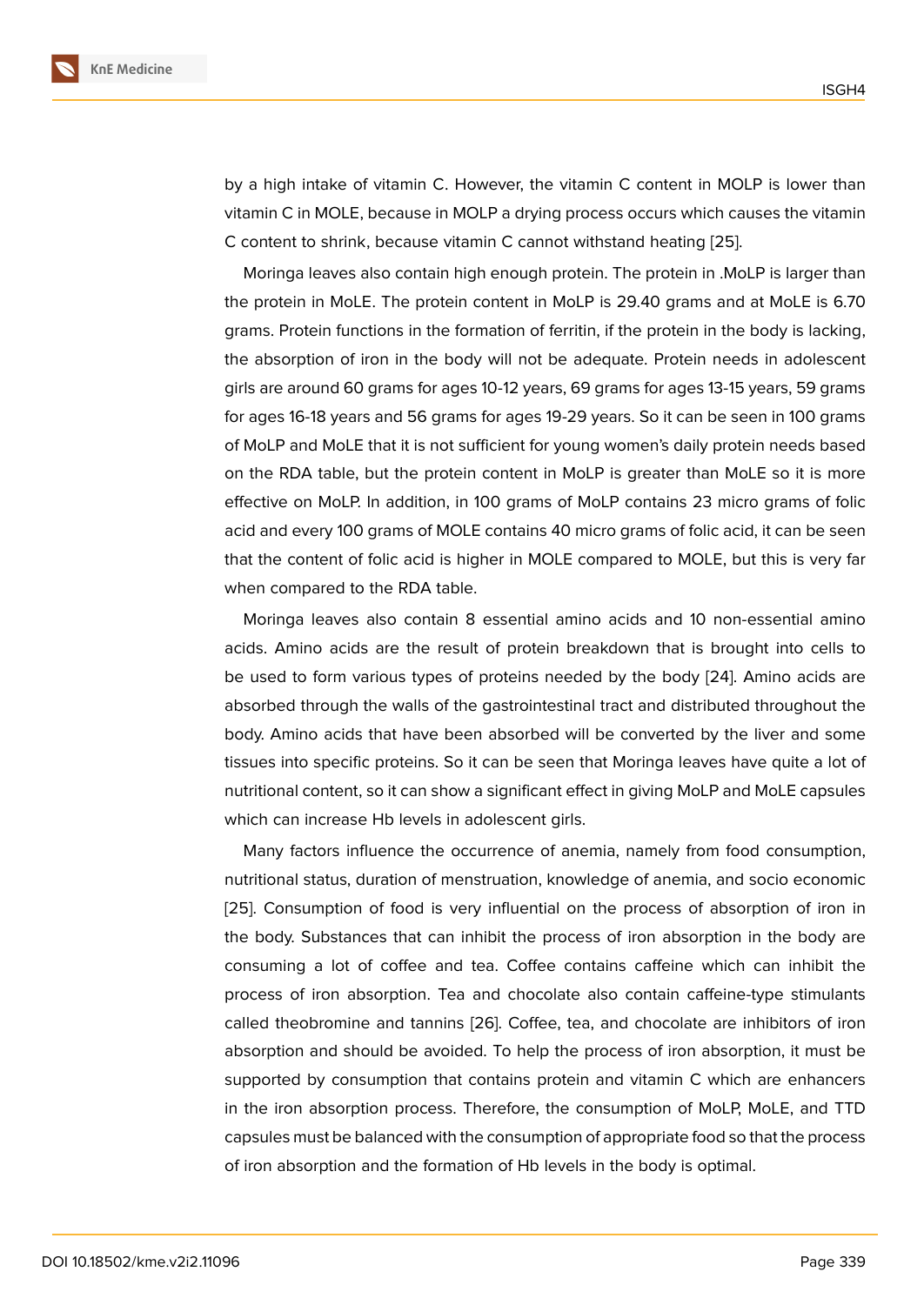The administration of MoLP is more practical than the administration of MoLE, because the shelf life of MoLP capsules is longer and MoLP capsules are easy to store [24]. In addition, it is not only given in capsules, but can be directly sprinkled into food as food fortification so that it is more practical than MOLE and causes young women who consume it not to think that MOLP is a kind of supplement.

Thi[s re](#page-15-8)search have several limitation. 1) Several journals in this literature review study used different doses and durations, so an analysis of the effectiveness of all journals could not be carried out. The effectiveness analysis was only carried out in several journals with the same dose and duration of intervention. 2) Some journals do not write down the dose of the intervention given, nor do they write down the Hb level (pre and post) so that the effectiveness of MoLE and MoLP cannot be analyzed. 3) The number of journals with the theme of the effect of giving MoLP and MoLE on increasing Hb levels in adolescent girls is very limited.

### **6. Conclusions**

Giving MoLP is more effective in increasing Hb levels in adolescent girls than giving MoLE. MoLP and MoLE can be implicated as a supplement to increase Hb in adolescent girls.The next researcher needs to conduct a primary study that directly compares the administration of MoLP, MoLE, and TTD to the increase in Hb levels in adolescent girls.

# **Acknowledgment**

Faculty of Health Science and Technology, University of Jenderal Achmad Yani Cimahi

### **References**

- [1] Susilowati S. Dasar ilmu gizi kesehatan masyarakat. Cimahi: CV Elfatih Media Insani; 2020.
- <span id="page-13-0"></span>[2] Susilowati S, Kuspriyanto W. Gizi dalam daur kehidupan. Bandung: Refika Aditama; 2016.
- <span id="page-13-1"></span>[3] Kemenkes RI. Hasil utama riskesdas 2018. Kementrian Kesehatan Republik Indonesia. Jakarta; 2018.
- <span id="page-13-3"></span><span id="page-13-2"></span>[4] Krisnadi A. Kelor super nutrisi. Kelorina; 2012 November 28. Available from: https://kelorina.com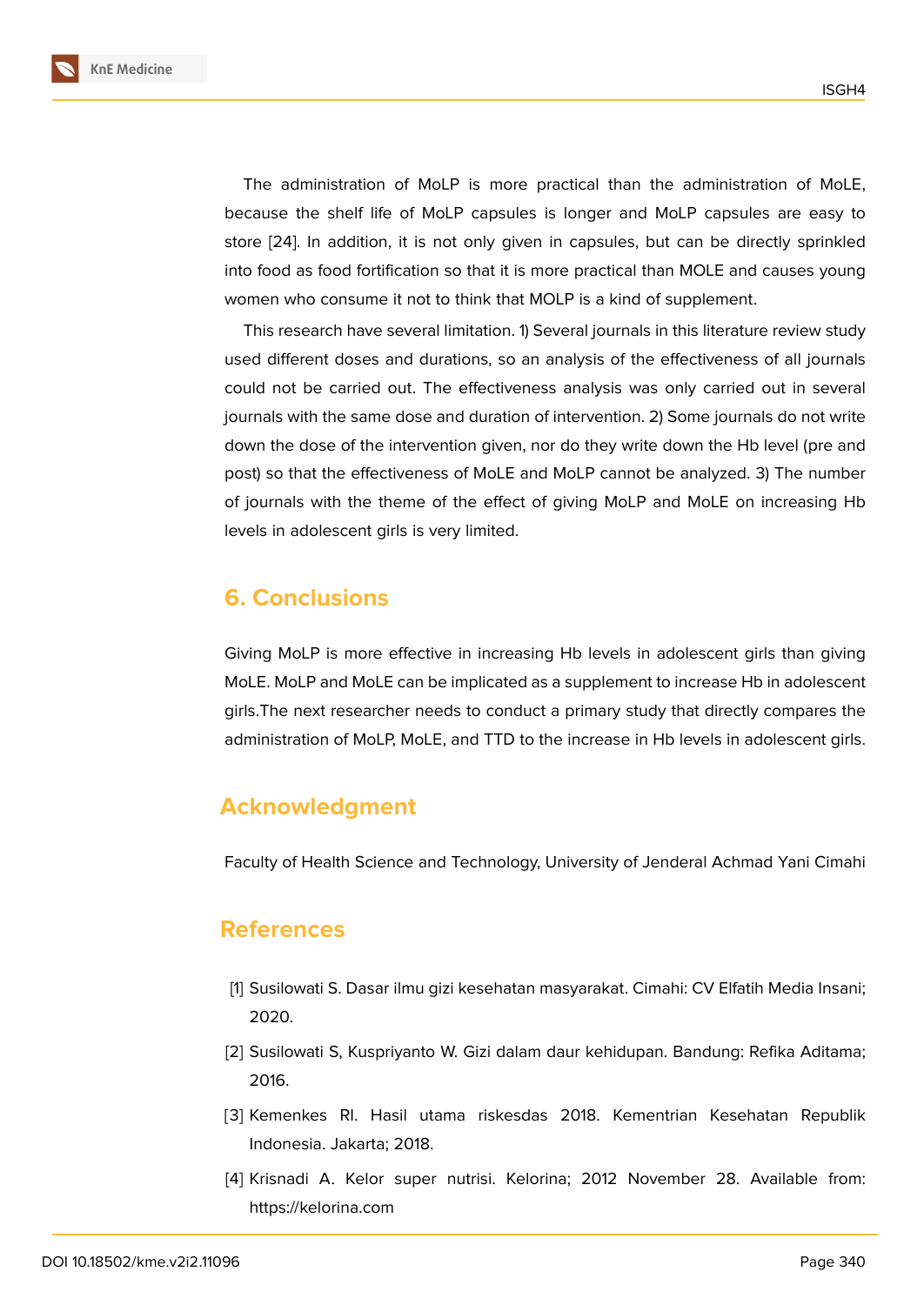

- <span id="page-14-0"></span>[5] Indriani L, Zaddana C, Nurdin NM, Sijintak JSM. Pengaruh pemberian edukasi gizi dan kapsul serbuk daun kelor (*Moringa oleifera* L.) terhadap kenaikan kadar hemoglobin remaja putri di universitas pakuan. Media Pharmaceutiaca Indonesiana. 2019;2(4):200–7.
- <span id="page-14-1"></span>[6] Yulianti H et al. Pengaruh ekstrak daun kelor terhadap peningkatan kadar hemoglobin pada remaja putri di SMU muhammadiyah kupang. JST Kesehatan. 2016;6(3):399–404.
- <span id="page-14-2"></span>[7] Anwar Y, Hadju V, Alasyri E. Pemberian ekstrak daun kelor terhadap peningkatan kadar hemoglobin pada remaja putri putus sekolah usia 12–18 tahun. Jurnal Kesehatan Manarang. 2020;6(2):131–7.
- <span id="page-14-3"></span>[8] Choudhary M, Sing SP, Patel CR. Effect of drumstick leaves supplementation for treating iron deficiency anemia in adolescence girls. Journal Pharmacognosy and Phytochemistry. 2020;9(3):1446–9.
- <span id="page-14-4"></span>[9] Anisa N, Wahyuni S, Rahyu S, et.al. Effect of moringa leaves and vitamin C capsule combinations in increaseing hemoglobin levels of young women with anemia. Proceedings of the International Conference on Applied Science and Health. 2019: 0(4); 565–70.
- <span id="page-14-5"></span>[10] Suzana D, Suyatna FD, Azizahwati A, et al. Effect of *Moringa oleifera* leaves extract against hematology and blood biochemical value of patients with iron deficiency anemia. Journal Young Pharmacology. 2019;9(1):S79-S84.
- <span id="page-14-6"></span>[11] Hamidiyah A, Rohmani L. Pencegahan anemia santri putri melalui perbandingan konsumsi suplementasi tablet tambah darah dengan kapsul serbuk *Moringa oleifera* leaf. Oksitosin J Ilm Kebidanan. 2021;8(1):73–80.
- <span id="page-14-7"></span>[12] Winarno F. Tanaman kelor (*Moringa oleifera*): Nilai gizi, manfaat, dan potensi usaha. Gramedia Pustaka Utama; Jakarta. 2018.
- <span id="page-14-8"></span>[13] Kurniawati I, Fitriyya M, Wijayanti W. Karakteristik tepung daun kelor dengan metode pengeringan sinar matahari. Prosiding Seminar Nasional Unimus, Semarang. 2018:1(1):238-243.
- <span id="page-14-9"></span>[14] Fitriyaa M, Wijayanti W. Upaya peningkatan kadar hemoglobin melalui suplemen tepung daun kelor pada remaja putri. Proceeding of The URECOL. 2020:0(0):86– 94.
- <span id="page-14-10"></span>[15] Zakaria H, Hadju V, Suryani AS, Bahar B. The effect of moringa leaf extract in breastfeeding mothers against anemia status and breast milk iron content. International Journal Science of Basic and Applied Research. 2015;24(1):321–9.